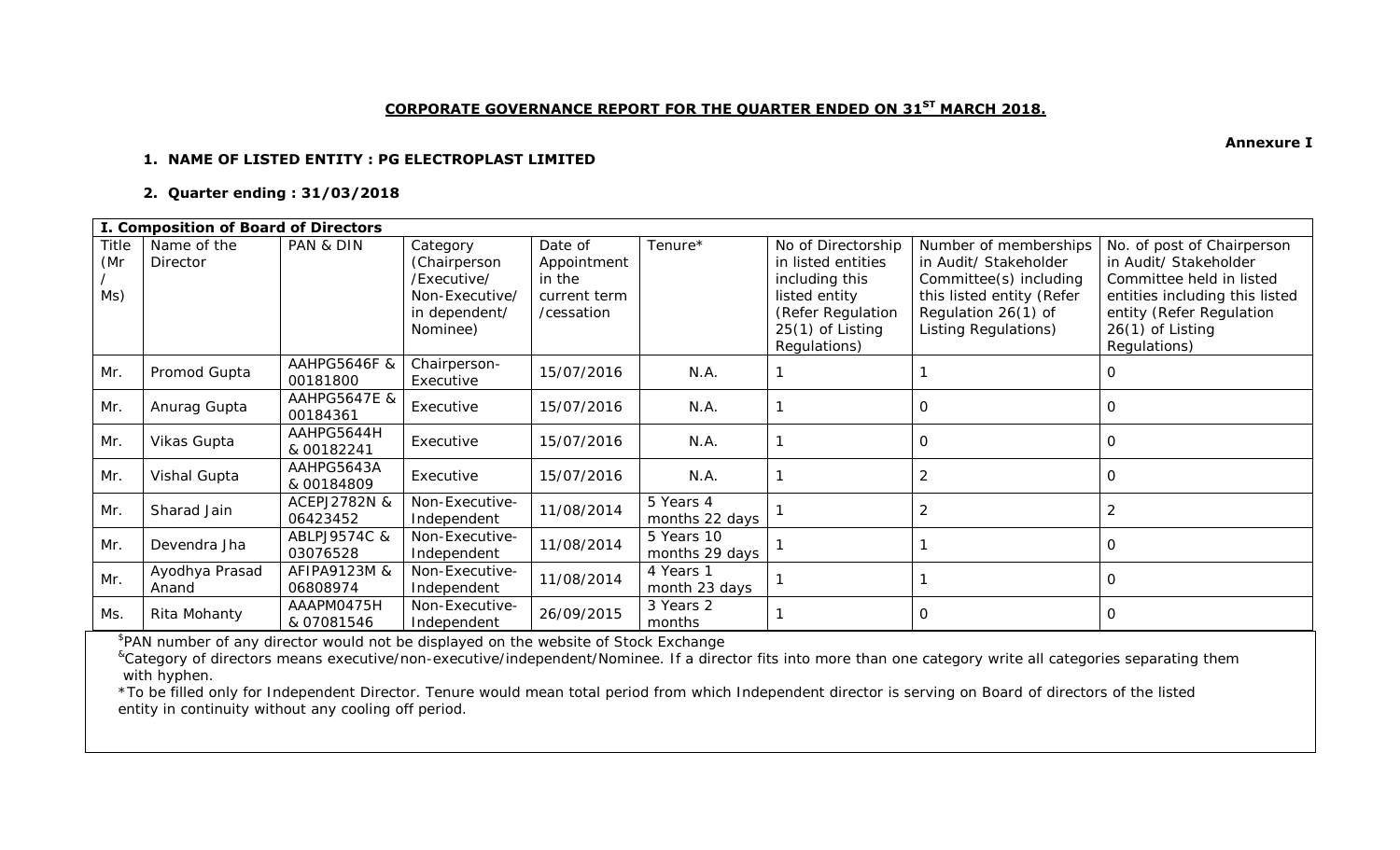| <b>II. Composition of Committees</b>                                                                                                   |                          |                                 |                                                     |                                     |                                 |                                                   |                                                                    |  |
|----------------------------------------------------------------------------------------------------------------------------------------|--------------------------|---------------------------------|-----------------------------------------------------|-------------------------------------|---------------------------------|---------------------------------------------------|--------------------------------------------------------------------|--|
| <b>Name of Committee</b>                                                                                                               |                          |                                 | <b>Name of Committee members</b>                    |                                     |                                 |                                                   | Category (Chairperson/Executive/Non Executive/Independent/Nominee) |  |
| 1. Audit Committee                                                                                                                     | Mr. Sharad Jain          |                                 |                                                     |                                     |                                 | Chairperson-Non Executive-Independent             |                                                                    |  |
|                                                                                                                                        | Mr. Devendra Jha         |                                 |                                                     | Non Executive-Independent           |                                 |                                                   |                                                                    |  |
|                                                                                                                                        | Mr. Ayodhya Prasad Anand |                                 | Non Executive-Independent                           |                                     |                                 |                                                   |                                                                    |  |
|                                                                                                                                        |                          | Mr. Vishal Gupta                |                                                     | Executive                           |                                 |                                                   |                                                                    |  |
| 2. Nomination & Remuneration                                                                                                           |                          | Mr. Devendra Jha                |                                                     | Chairman- Non Executive-Independent |                                 |                                                   |                                                                    |  |
| <b>Committee</b>                                                                                                                       |                          | Mr. Ayodhya Prasad Anand        |                                                     | Non Executive-Independent           |                                 |                                                   |                                                                    |  |
|                                                                                                                                        |                          | Dr. Rita Mohanty                |                                                     | Non Executive-Independent           |                                 |                                                   |                                                                    |  |
|                                                                                                                                        |                          | Mr. Promod Gupta                |                                                     | Executive                           |                                 |                                                   |                                                                    |  |
|                                                                                                                                        |                          |                                 |                                                     |                                     |                                 |                                                   |                                                                    |  |
| 3. Risk Management Committee<br>(If applicable)                                                                                        |                          | <b>Not Applicable</b>           |                                                     |                                     |                                 |                                                   |                                                                    |  |
| 4. Stakeholders relationship                                                                                                           |                          | Mr. Sharad Jain                 |                                                     |                                     |                                 | Chairperson- Non Executive-Independent            |                                                                    |  |
| committee                                                                                                                              |                          | Mr. Vishal Gupta                |                                                     | Executive                           |                                 |                                                   |                                                                    |  |
|                                                                                                                                        |                          | Mr. Promod Gupta                |                                                     | Executive                           |                                 |                                                   |                                                                    |  |
| <b>5. Executive Committee</b>                                                                                                          |                          | Mr. Anurag Gupta                |                                                     | Chairperson-Executive               |                                 |                                                   |                                                                    |  |
|                                                                                                                                        |                          | Mr. Promod Gupta                |                                                     | Executive                           |                                 |                                                   |                                                                    |  |
|                                                                                                                                        |                          | Mr. Vikas Gupta                 |                                                     | Executive                           |                                 |                                                   |                                                                    |  |
|                                                                                                                                        |                          | Mr. Vishal Gupta                |                                                     | Executive                           |                                 |                                                   |                                                                    |  |
| <b>III. Meeting of Board of Directors</b>                                                                                              |                          |                                 |                                                     |                                     |                                 |                                                   |                                                                    |  |
| Date(s) of Meeting (if any) in the previous quarter                                                                                    |                          |                                 | Date(s) of Meeting (if any) in the relevant quarter |                                     |                                 |                                                   | Maximum gap between any two consecutive (in number of days)        |  |
| 11 <sup>th</sup> December, 2017                                                                                                        |                          | 14 <sup>th</sup> February, 2018 |                                                     |                                     |                                 |                                                   | 64                                                                 |  |
| <b>IV. Meeting of Committees</b>                                                                                                       |                          |                                 |                                                     |                                     |                                 |                                                   |                                                                    |  |
| Date(s) of meeting of the<br>committee in the relevant quarter                                                                         |                          | Whether requirement of Quorum   |                                                     |                                     |                                 | Date(s) of meeting of the                         | Maximum gap between any two                                        |  |
|                                                                                                                                        |                          |                                 | met (details)                                       |                                     |                                 | committee in the previous quarter                 | consecutive meetings in number of<br>days*                         |  |
| 14 <sup>th</sup> February, 2018<br>Audit Committee                                                                                     |                          |                                 | Yes; all members, except one,                       |                                     | 11 <sup>th</sup> December, 2017 |                                                   | 64                                                                 |  |
|                                                                                                                                        |                          |                                 | were present at the meeting                         |                                     |                                 |                                                   |                                                                    |  |
| 14 <sup>th</sup> February, 2018<br>Stakeholders relationship                                                                           |                          |                                 | Yes; all members were present                       |                                     |                                 | 11 <sup>th</sup> December, 2017                   | 64                                                                 |  |
| committee                                                                                                                              |                          |                                 | at the meeting                                      |                                     |                                 |                                                   |                                                                    |  |
| 14 <sup>th</sup> February, 2018<br>Nomination &                                                                                        |                          |                                 | Yes; all members except one                         | N.A.                                |                                 |                                                   | 366                                                                |  |
| Remuneration Committee                                                                                                                 |                          |                                 | were present at the meeting                         |                                     |                                 |                                                   |                                                                    |  |
| 19 <sup>th</sup> January 2018, 12 <sup>th</sup> March,<br><b>Executive Committee</b>                                                   |                          |                                 | Yes; all requisite members                          |                                     |                                 | 24 <sup>th</sup> October, 2017 & 06 <sup>th</sup> | 43                                                                 |  |
| 2018 & 29 <sup>th</sup> March, 2018                                                                                                    |                          |                                 | were present at the meeting                         |                                     | December, 2017                  |                                                   |                                                                    |  |
| * This information has to be mandatorily be given for audit committee, for rest of the committees giving this information is optional. |                          |                                 |                                                     |                                     |                                 |                                                   |                                                                    |  |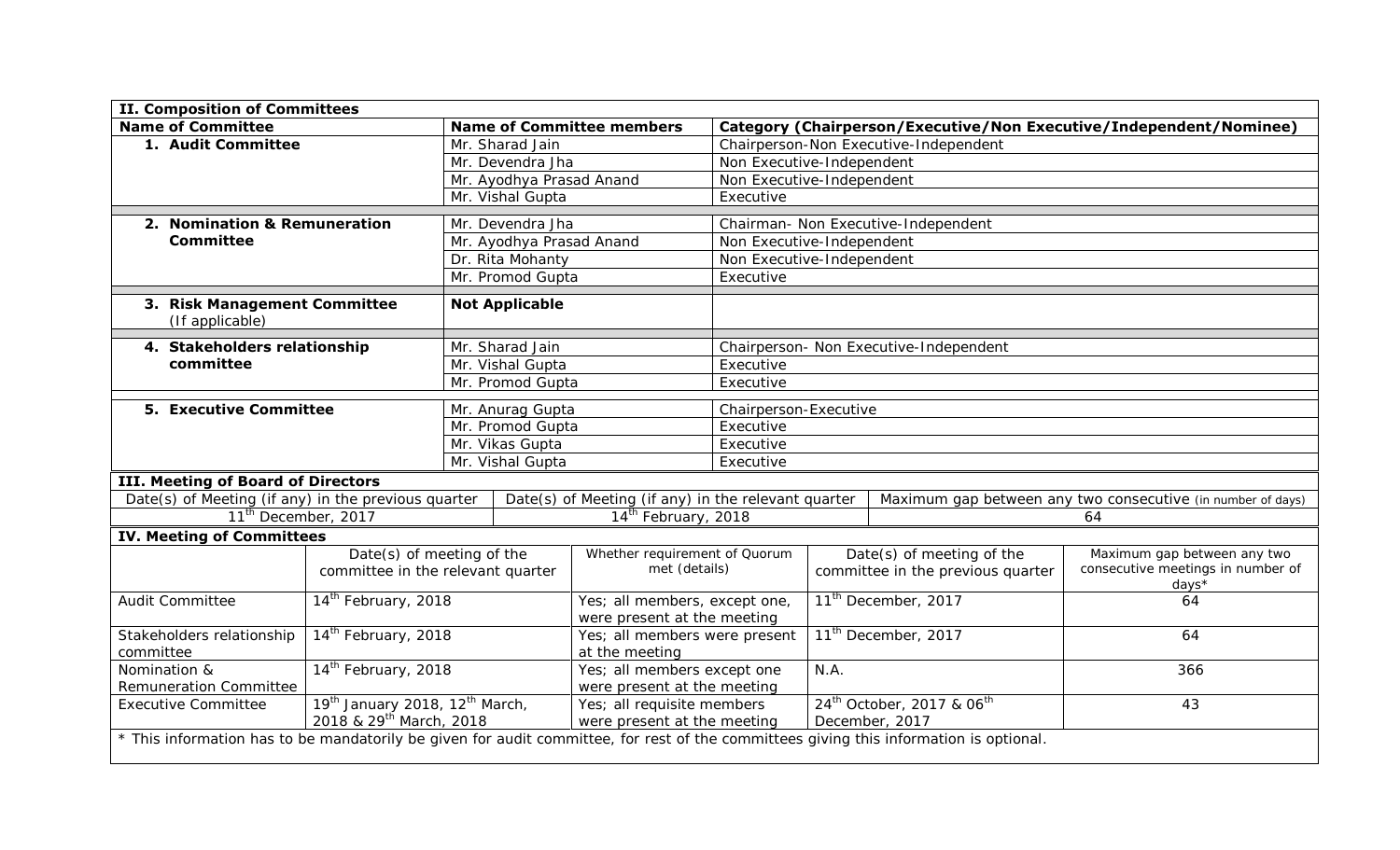| <b>Subject</b><br>Whether prior approval of audit committee obtained<br>Yes<br>N.A.<br>Whether shareholder approval obtained for material RPT<br>Yes<br>Whether details of RPT entered into pursuant to omnibus approval have been reviewed by Audit Committee<br>No related party transaction was covered under regulation 23(1) so as to become material related party transaction<br>Note<br>In the column "Compliance Status", compliance or non-compliance may be indicated by Yes/No/N.A. For example, if the Board has been composed in accordance<br>with the requirements of Listing Regulations, "Yes" may be indicated. Similarly, in case the Listed Entity has no related party transactions, the words "N.A." may<br>be indicated.<br>2. If status is "No" details of non-compliance may be given here.<br><b>VI. Affirmations</b><br>1. The composition of Board of Directors is in terms of SEBI (Listing obligations & disclosure requirements) Regulations, 2015.<br>2. The composition of the following committees is in terms of SEBI (Listing obligations and disclosure requirements) Regulations, 2015<br>a. Audit Committee<br>Nomination & remuneration committee<br>Stakeholders relationship committee<br>$C_{1}$ | Compliance Status (Yes/No/NA) refer note below |
|----------------------------------------------------------------------------------------------------------------------------------------------------------------------------------------------------------------------------------------------------------------------------------------------------------------------------------------------------------------------------------------------------------------------------------------------------------------------------------------------------------------------------------------------------------------------------------------------------------------------------------------------------------------------------------------------------------------------------------------------------------------------------------------------------------------------------------------------------------------------------------------------------------------------------------------------------------------------------------------------------------------------------------------------------------------------------------------------------------------------------------------------------------------------------------------------------------------------------------------------|------------------------------------------------|
|                                                                                                                                                                                                                                                                                                                                                                                                                                                                                                                                                                                                                                                                                                                                                                                                                                                                                                                                                                                                                                                                                                                                                                                                                                              |                                                |
|                                                                                                                                                                                                                                                                                                                                                                                                                                                                                                                                                                                                                                                                                                                                                                                                                                                                                                                                                                                                                                                                                                                                                                                                                                              |                                                |
|                                                                                                                                                                                                                                                                                                                                                                                                                                                                                                                                                                                                                                                                                                                                                                                                                                                                                                                                                                                                                                                                                                                                                                                                                                              |                                                |
|                                                                                                                                                                                                                                                                                                                                                                                                                                                                                                                                                                                                                                                                                                                                                                                                                                                                                                                                                                                                                                                                                                                                                                                                                                              |                                                |
|                                                                                                                                                                                                                                                                                                                                                                                                                                                                                                                                                                                                                                                                                                                                                                                                                                                                                                                                                                                                                                                                                                                                                                                                                                              |                                                |
|                                                                                                                                                                                                                                                                                                                                                                                                                                                                                                                                                                                                                                                                                                                                                                                                                                                                                                                                                                                                                                                                                                                                                                                                                                              |                                                |
|                                                                                                                                                                                                                                                                                                                                                                                                                                                                                                                                                                                                                                                                                                                                                                                                                                                                                                                                                                                                                                                                                                                                                                                                                                              |                                                |
|                                                                                                                                                                                                                                                                                                                                                                                                                                                                                                                                                                                                                                                                                                                                                                                                                                                                                                                                                                                                                                                                                                                                                                                                                                              |                                                |
|                                                                                                                                                                                                                                                                                                                                                                                                                                                                                                                                                                                                                                                                                                                                                                                                                                                                                                                                                                                                                                                                                                                                                                                                                                              |                                                |
|                                                                                                                                                                                                                                                                                                                                                                                                                                                                                                                                                                                                                                                                                                                                                                                                                                                                                                                                                                                                                                                                                                                                                                                                                                              |                                                |
|                                                                                                                                                                                                                                                                                                                                                                                                                                                                                                                                                                                                                                                                                                                                                                                                                                                                                                                                                                                                                                                                                                                                                                                                                                              |                                                |
| d. Risk management committee (applicable to the top 100 listed entities)                                                                                                                                                                                                                                                                                                                                                                                                                                                                                                                                                                                                                                                                                                                                                                                                                                                                                                                                                                                                                                                                                                                                                                     |                                                |
| 3. The committee members have been made aware of their powers, role and responsibilities as specified in SEBI (Listing obligations and Disclosure Requirements)<br>Regulations, 2015.                                                                                                                                                                                                                                                                                                                                                                                                                                                                                                                                                                                                                                                                                                                                                                                                                                                                                                                                                                                                                                                        |                                                |
| 4. The meetings of the board of directors and the above committees have been conducted in the manner as specified in SEBI (Listing obligations and disclosure<br>requirements) Regulations, 2015.                                                                                                                                                                                                                                                                                                                                                                                                                                                                                                                                                                                                                                                                                                                                                                                                                                                                                                                                                                                                                                            |                                                |
| 5. This report and/or the report submitted in the previous quarter have been placed before Board of Directors.                                                                                                                                                                                                                                                                                                                                                                                                                                                                                                                                                                                                                                                                                                                                                                                                                                                                                                                                                                                                                                                                                                                               |                                                |

### **Note:**

Information at Table I and II above need to be necessarily given in 1st quarter of each financial year. However if there is no change of information in subsequent quarter(s) of that financial year, this information may not be given by Listed entity and instead a statement "same as previous quarter" may be given.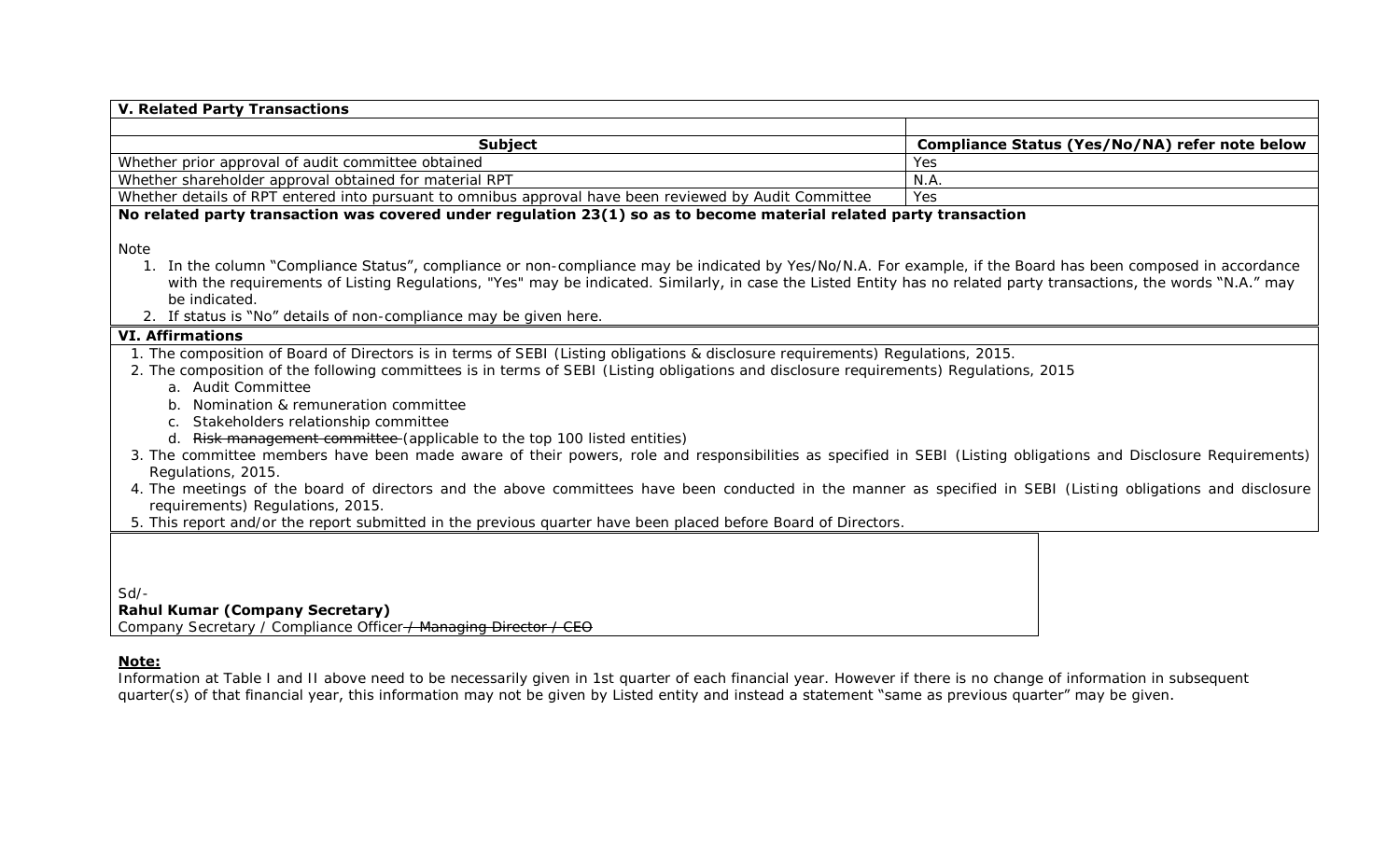# **ANNEXURE II**

### **FORMAT TO BE SUBMITTED BY LISTED ENTITY AT THE END OF THE FINANCIAL YEAR (FOR THE WHOLE OF FINANCIAL YEAR)**

| I. Disclosure on website in terms of Listing Regulations                                                                                      |                          |                                         |
|-----------------------------------------------------------------------------------------------------------------------------------------------|--------------------------|-----------------------------------------|
| <b>Item</b>                                                                                                                                   |                          | <b>Compliance status</b><br>(Yes/No/NA) |
| Details of business                                                                                                                           |                          | Yes                                     |
| Terms and conditions of appointment of independent directors                                                                                  |                          | Yes                                     |
| Composition of various committees of board of directors                                                                                       |                          | Yes                                     |
| Code of conduct of board of directors and senior management<br>personnel                                                                      |                          | Yes                                     |
| Details of establishment of vigil mechanism/ Whistle Blower policy                                                                            |                          | Yes                                     |
| Criteria of making payments to non-executive directors                                                                                        |                          | Yes                                     |
| Policy on dealing with related party transactions                                                                                             |                          | Yes                                     |
| Policy for determining 'material' subsidiaries                                                                                                | Yes                      |                                         |
| Details of familiarization programmes imparted to independent<br>directors                                                                    | Yes                      |                                         |
| Contact information of the designated officials of the listed<br>entity who are responsible for assisting and handling investor<br>grievances |                          | Yes                                     |
| email address for grievance redressal and other relevant details                                                                              | Yes                      |                                         |
| <b>Financial results</b>                                                                                                                      | Yes                      |                                         |
| Shareholding pattern                                                                                                                          | Yes                      |                                         |
| Details of agreements entered into with the media companies                                                                                   |                          | N.A.                                    |
| and/or their associates                                                                                                                       |                          |                                         |
| New name and the old name of the listed entity                                                                                                |                          | N.A.                                    |
| <b>II Annual Affirmations</b>                                                                                                                 |                          |                                         |
| <b>Particulars</b>                                                                                                                            | <b>Regulation Number</b> | <b>Compliance</b><br>status             |
|                                                                                                                                               |                          | (Yes/No/NA)                             |
| Independent director(s) have been<br>appointed in terms of specified criteria<br>of 'independence' and/or 'eligibility'                       | $16(1)(b)$ & 25(6)       | Yes                                     |
| <b>Board composition</b>                                                                                                                      | 17(1)                    | Yes                                     |
| Meeting of Board of directors                                                                                                                 | 17(2)                    | Yes                                     |
| <b>Review of Compliance Reports</b>                                                                                                           | 17(3)                    | Yes                                     |
| Plans for orderly succession for                                                                                                              | 17(4)                    | Yes                                     |
| appointments<br>Code of Conduct                                                                                                               | 17(5)                    | Yes                                     |
| Fees/compensation                                                                                                                             | 17(6)                    | Yes                                     |
| Minimum Information                                                                                                                           | 17(7)                    | Yes                                     |
| Compliance Certificate                                                                                                                        | 17(8)                    | Yes                                     |
| Risk Assessment & Management                                                                                                                  | 17(9)                    | Yes                                     |
| Performance Evaluation of                                                                                                                     | 17(10)                   | Yes                                     |
| <b>Independent Directors</b><br><b>Composition of Audit Committee</b>                                                                         | 18(1)                    |                                         |
|                                                                                                                                               |                          | Yes                                     |